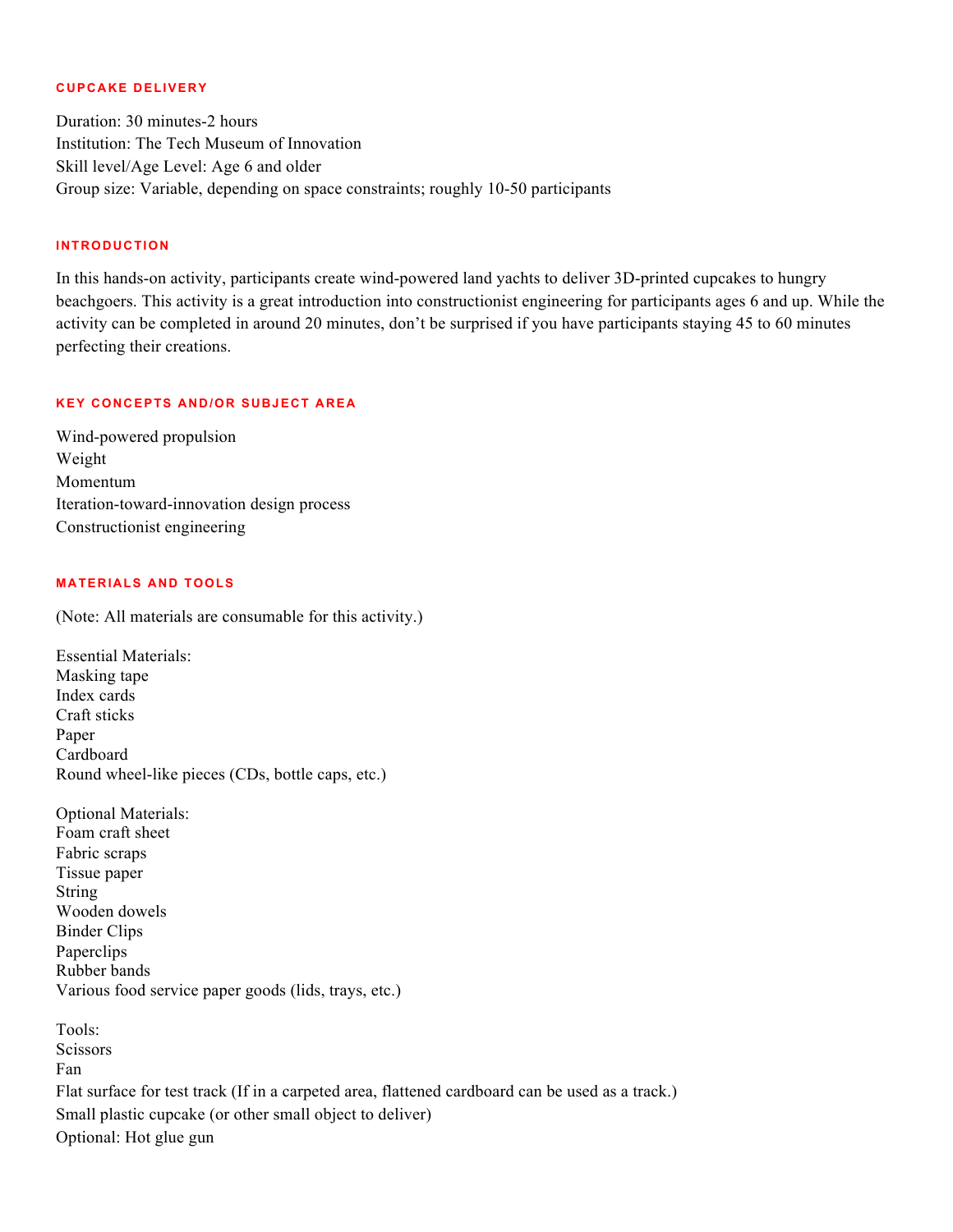

#### **HOW TO OR STEP-BY-STEP**

## **Set Up**

Set your supplies up buffet style in an easily accessible place.

Evenly distribute scissors and masking tape along the workspace tables.

Outline the test track, marking the distance measurements; place the fan behind the start line.

Optional: Set out bins for recycling used materials.

Optional: Set up a showcase table for participants' creations.

## **How to or Step-by-Step**

- 1. Invite participants into the workshop area; orient them to the space (e.g. where materials are, where to build and to test). Explain the design challenge and any additional goals or constraints. Here are a few ideas for additional design challenges:
	- i. Try using an odd number of wheels on your land yacht.
	- ii. Create your land yacht using only one type of material.
- 2. Allow participants to build. Assist with any material requests but try to limit giving any design hints. Instead use guided inquiry to help them think critically about their design.
- 3. When guests are ready, help them test their creations. Create a spectacle using chants or cheers to help build hype in the workshop. Ask questions to help prompt the participants' reflection. What design elements worked? Why? How might you change your design?
- 4. Encourage reiteration and retesting.
- 5. Encourage participants to take their creations home or place them into the recycle bins as they exit the workshop.

### **FACILITATION TIPS**

- Having a separate table for a hot glue gun station helps contain messes and ease supervision.
- You can use any small object as your item to be delivered. Sturdier objects work best because they will be handled a lot.
- It is helpful to have building materials of different weights.
- If your space is carpeted, use flat cardboard to create a smooth runway.

## **MATERIALS SOURCES**

Recycling centers; if you are in the Bay Area, RAFT is a great resource. http://www.raftbayarea.org/membership?gclid=CIftl-2YqsECFeVaMgodKmcACg